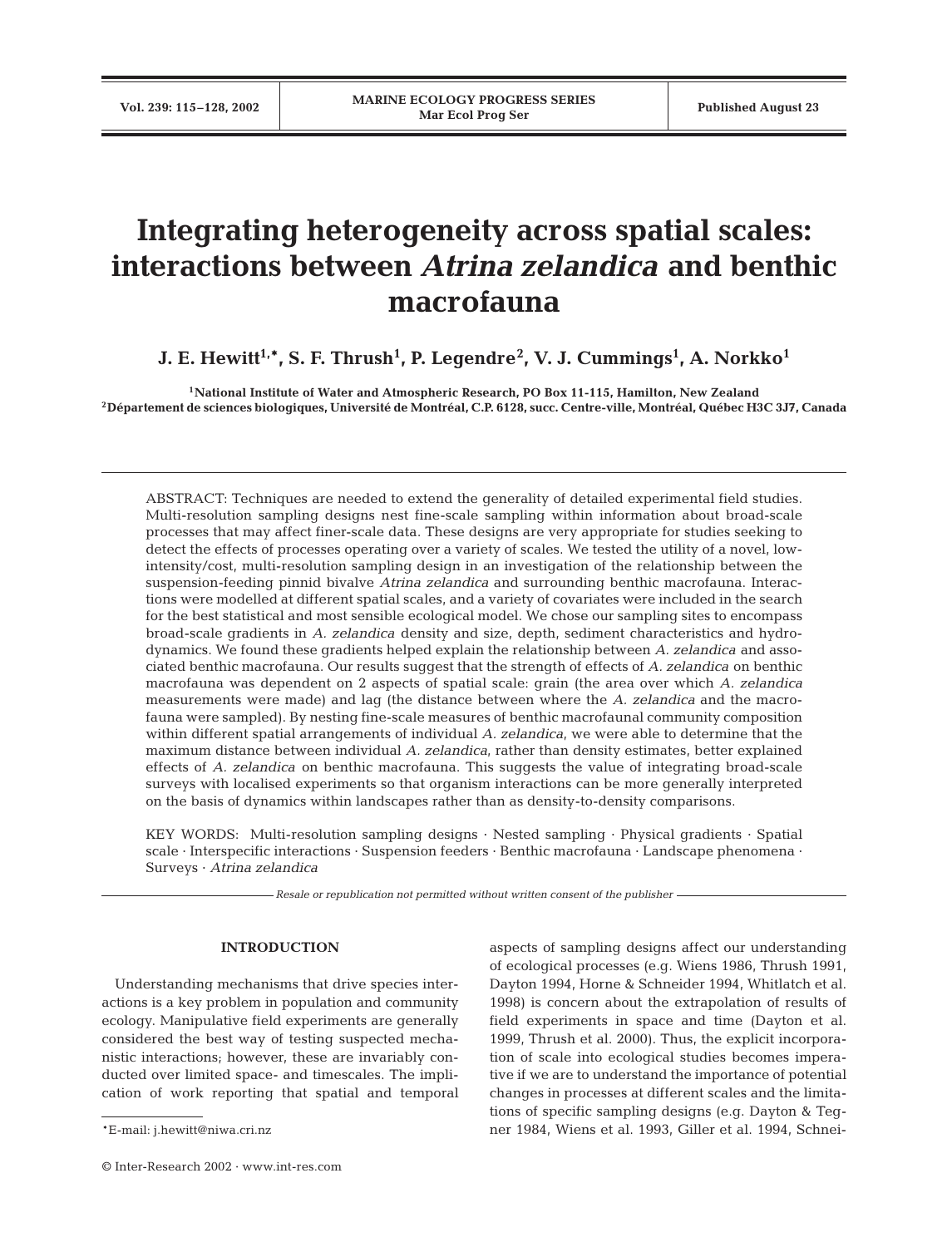der 1994, Hewitt et al. 1997, Bellehumeur & Legendre 1998, Thrush et al. 1999). One potentially useful empirical approach is to develop low-cost rapid assessment techniques that can be used in a variety of locations to assess the generality of mechanisms identified by field experiments. Multi-resolution nested sampling designs can overcome problems of interpreting relationships influenced by a number of processes operating on different spatial and temporal scales (Fortin et al. 1989, King 1991, Bell et al. 1995, Thrush et al. 1997, Hewitt et al. 1998, Bergin et al. 2000). Such designs also allow rapid assessment of the relationships amongst community members and environmental characteristics. In this paper we describe a rapid-assessment survey technique and investigate the usefulness of multi-scale statistical modelling to test hypotheses about interspecific interactions, by exploring the relationship between the pinnid bivalve *Atrina zelandica* (Gray) and surrounding benthic macrofauna. This technique is used to provide information over a broader range of conditions than available from feasible experiments (Cummings et al. 2001).

Multi-resolution sampling designs nest fine-scale information within information about broad-scale processes that may interact with the fine-scale detail usually studied by manipulative field experiments (e.g. Moody & Woodcock 1995, Azovsky et al. 2000). Large areas (i.e. extents) sampled contiguously with coarse resolution techniques (e.g. aerial photographs, sidescan sonar) can be used to identify heterogeneity at that scale and subregions for finer-resolution sampling. This process of nesting techniques that sample at different resolutions ideally allows 1 sampling resolution to determine appropriate extents, inter-sample distances (i.e. lags) and number of samples needed to incorporate within-site variability for the next (finer) resolution. Such designs may be used for rapid assessment of communities and environmental characteristics. Further, by requiring studies to focus explicitly on lag, extent and grain (i.e. smallest sample unit; see Legendre & Legendre 1998 for full definitions), these designs can provide insights into how processes are perceived to change with scale (Schneider et al. 1997, McIntyre & Wiens 2000). In a survey design, although point hypothesis testing of causal relationships is not possible, relationships can be investigated by working along gradients, including a variety of covariates and searching for the best statistical model (which is also ecologically sensible). Thus, multi-scale statistical modelling may provide us with an ability to tease apart heterogeneity and interpret relationships resulting from processes operating over a variety of scales and also increase generality of results.

The multi-resolution sampling design is affected by how cryptic the organisms studied are. We have previously described a sampling design for cryptic infaunal macrofauna (Hewitt et al. 1997). However, where a potentially important organism is visible (whether by eyesight or remote devices), designs that incorporate knowledge of landscape characteristics of the visible organism are possible. Such designs may increase the knowledge gained from the study. In this paper we investigate the usefulness of a new sampling design and multi-scale statistical modelling in a semi-cryptic system, by exploring the relationship between the pinnid bivalve *Atrina zelandica* and surrounding benthic macrofauna. *A. zelandica* is a long-lived, large suspension-feeder which grows up to 30 cm long and 12 cm wide and protrudes  $\frac{1}{3}$  to  $\frac{2}{3}$  of its length above the sediment surface. The landscapes produced by *A. zelandica* vary from dense carpets to patches of varying sizes and densities, or a single *A. zelandica* surrounded by large areas of bare sediment. Patches are generally a single age of *A. zelandica* exhibiting differential growth and survival.

The effect of *Atrina zelandica* on the local distribution of benthic macrofauna (dominated by animals with annual recruitment) reported by a small field survey (Warwick et al. 1997, Cummings et al. 1998) and a large manipulative field experiment (Cummings et al. 2001) was dependent on time, environment and ambient communities. The reported variability suggested that answering the following questions would allow us to extend our knowledge of how the benthic community interacted with *A. zelandica*. Firstly, what was the scale at which *A. zelandica* had the strongest effect on benthic macrofaunal communities? This is important, as an earlier experiment with another suspension feeding bivalve *Austrovenus stutchburyi* (Whitlatch et al. 1997) showed that experimental results were dependent on the size of experimental plots (i.e. grain). Secondly, was the effect of *A. zelandica* on benthic macrofauna driven by *A. zelandica* density alone, or was it dependent on how individual *A. zelandica* were arranged within patches? Thirdly, how did broad-scale gradients in depth, sediment characteristics and flow affect relationships between the small-scale spatial arrangement of individual *A. zelandica* and the local benthic macrofaunal community?

While all these questions are specific to the *Atrina zelandica*–benthic macrofaunal community relationship, they can be generalised to the following broad questions: How can we determine the scales at which interspecific interactions are greatest? Is the spatial distribution of a species important in influencing interspecific interactions? What part do broad-scale physical variables play in mediating interspecifc interactions? All of these are important to our understanding of how interspecific interactions work across spatial scales and what factors are likely to mediate the interaction process.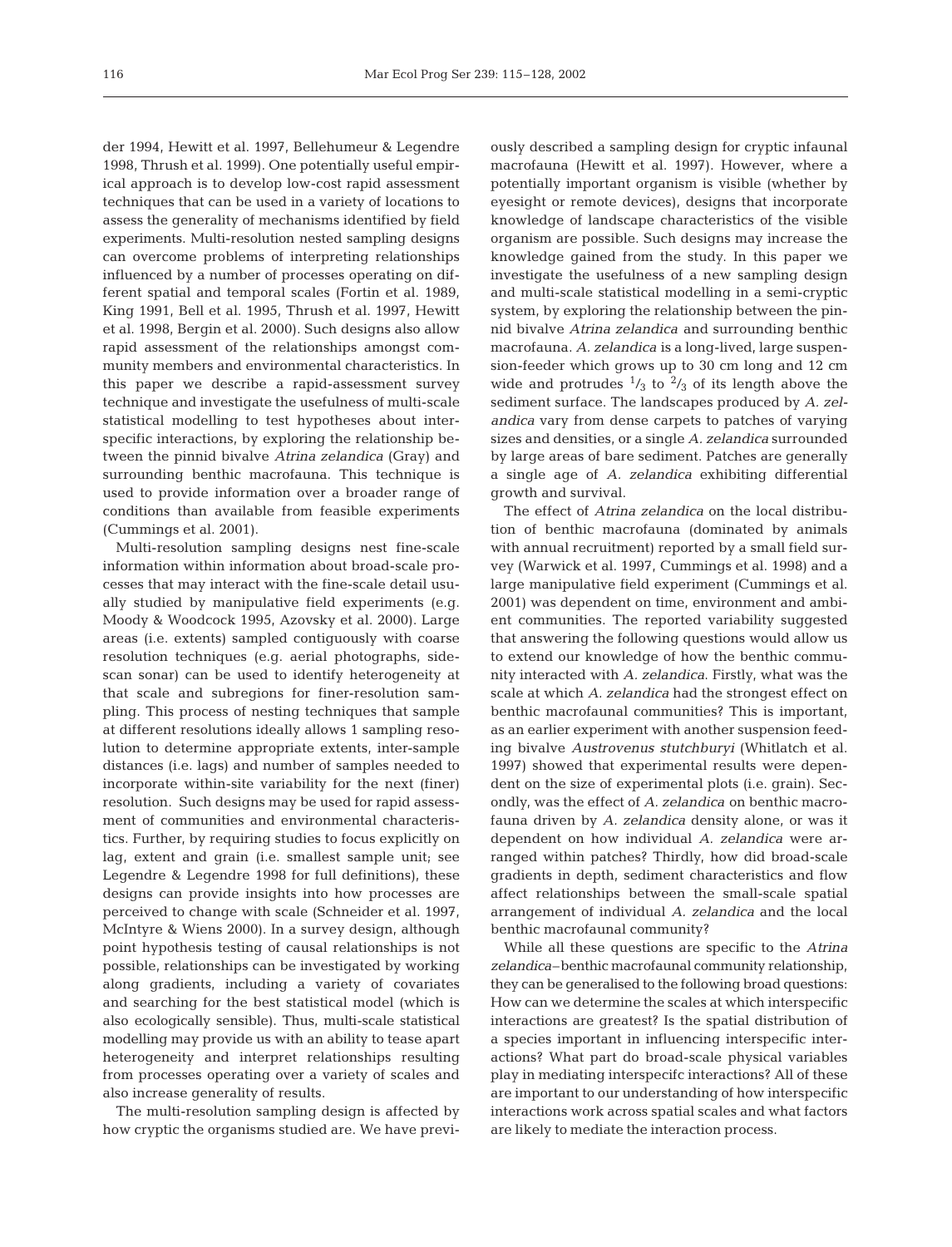#### **MATERIALS AND METHODS**

*Atrina***-dominated communities.** *Atrina zelandica* are common in the subtidal sandy and muddy softsediments of NE New Zealand and often form large patches (up to 100 m<sup>2</sup> ) on the seafloor. *A. zelandica* modify boundary flow conditions in tidally driven systems (Green et al. 1998), potentially increasing water turbulence and sediment resuspension at low densities and preventing settlement from the water column to the bed, by inducing 'skimming' flow, at high densities. Further modification of the local habitat by *A. zelandica* results from the production of biodeposits (pseudofaeces in particular) that modify sediment deposition and organic loading (Norkko et al. 2001). *A. zelandica*, as other suspension feeders, also have the potential to influence recruitment of benthos (Woodin 1976) but this can be influenced by boundary-layer hydrodynamics (Ertman & Jumars 1988, Andre et al. 1993) and type of colonists (Commito 1987, Commito & Boncavage 1989). Furthermore, in soft-sediment marine systems, animals that protrude above the sediment surface can be expected to provide refuge from predation and substrates for epifaunal settlement (e.g. Crowder & Cooper 1982, Luckenbach 1984, Lee & Kneib 1994). Given these characteristics, we expect these bivalves to act as a foundation species (sensu Dayton 1972) or as ecosystem engineers (Jones et al.



Fig. 1. Location of sites relative to broad-scale variations in *Atrina zelandica* density

1994, Lawton & Jones 1995) with detectable effects on the surrounding community. A companion manipulative field experiment has demonstrated that densities of 75 *A. zelandica*  $m^{-2}$  in 4  $m^2$  patches significantly influences benthic community structure, but that the effect varies depending on location and time of sampling (Cummings et al. 2001).

**Study sites.** This survey was carried out in and around Mahurangi Harbour, a small harbour  $(25 \text{ km}^2)$ on the east coast of the North Island of New Zealand, approximately 50 km north of Auckland (Fig. 1). Fifteen sites were located within the lower harbour (where the mean depth varied from 3 to 9.5 m) and 5 sites were located in sandy areas outside the harbour within Kawau Bay (where mean depth varied from 6 to 7.5 m). Data were collected over a single week of spring tides (tidal range 3.1 m), in January 1997. Circulation within the harbour is dominated by semi-diurnal tides and the water column is typically well-mixed. Tidal streams in the lower harbour attain maximum speeds of  $\sim$  50 cm s<sup>-1</sup> at 100 cm above the bed, while outside the harbour wave-induced orbital flows dominate. Large beds of *Atrina zelandica* are dominant features both outside and inside the harbour, although the size and spatial arrangement of the *A. zelandica* within the beds and the spatial extent of the beds vary.

Prevous side-scan-sonar surveys and diver observations in Mahurangi Harbour were used to locate *Atrina*

> *zelandica* patches (Fig. 1). Sites spanning the greatest possible range of variability in spatial extent of beds and in the spatial arrangement of *A. zelandica* within them were chosen. Sites without *A. zelandica* were also included. Each site was centred in an area of relatively homogeneous seabed that stretched for at least 100 m in a direction parallel to the principal tidal axis.

> Video observations were made at each site along a haphazardly located pair of 20 m long transects. One transect from each pair was aligned with the principal axis of the tidal flow or wave-induced sediment ripples and the other was located at right angles to this (Fig. 2a). This method was used in case *Atrina zelandica* aligned themselves relative to water movement. The video camera was held vertically at constant elevation above the bed by a diver. To sample the benthic macrofauna, cores (10 cm diam. and 10 cm deep) were taken along each transect in positions that represented the extreme variability of *A. zelandica* distributions observed along that transect by the diver (Fig. 2a). The number of cores collected from a site varied from 3 to 10 depending on the diverobserved heterogeneity of the *A. zelandica* dis-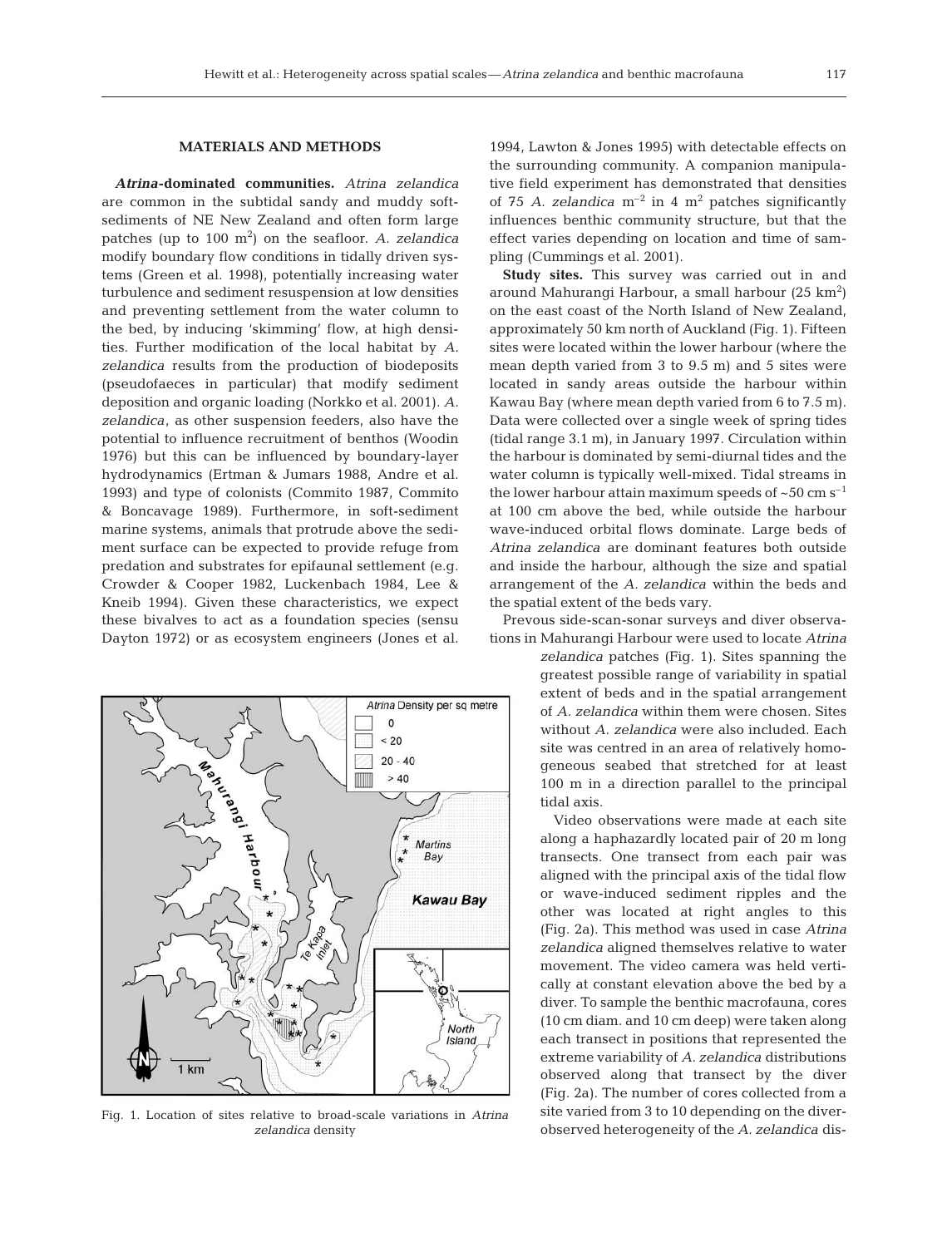

Fig. 2. *Atrina zelandica*. Diagrammatic representations of: (a) the macrofaunal sampling design (cores were taken along the 'L'-shaped transect in positions that represented the extreme variability of distributions along that transect); and (b) aspects of the spatial arrangement measured

tribution at that site, with more cores collected in more heterogeneous sites. This design allowed us to maximize the range of conditions sampled within each site with minimal sampling effort, and thus increase the number of sites sampled. The location of each core sample along the transect was recorded.

At each site, a 2 cm deep scoop of surface sediment was collected for later analysis of particle size and amount of organic carbon. Latitude and longitude of the sites was determined by GPS (error  $\pm$  10 m 95% of the time).

**Benthic macrofauna,** *Atrina zelandica* **and environmental measurements.** Macrofaunal cores were sieved on a 500 µm mesh and preserved in 70% isopropyl alcohol. Macrofauna in each core were identified to the lowest taxonomic level practical and counted. As the dominant taxa varied between sites, total numbers within some aggregate groups were calculated (i.e. numbers of deposit feeders, suspension feeders and predators/scavengers, numbers of organisms living on and near the sediment surface [i.e. <2 cm deep], numbers of mobile organisms and total numbers of individuals and taxa).

Using a marked transect rope for a scale, each videoed transect was divided into  $50 \times 40$  cm quadrats (40 cm was the maximum width that we could observe at all sites). A frame-grabber was then used to generate a digital image of each quadrat from the video footage. Each digital image was examined for the presence of *Atrina zelandica,* and the following parameters measured for use as variables of spatial arrangement of *A. zelandica*: *A. zelandica* shell width (size), total den-



Fig. 3. *Atrina zelandica*. Diagrammatic representations of the grains over which the spatial arrangement were measured. Quadrats compared with the macrofaunal core, for each grain or lag, are shaded

sity of *A. zelandica*, minimum nearest-neighbour distance between *A. zelandica* and maximum clear distance between individual *A. zelandica* (Fig. 2b). The distance from the core to the nearest *A. zelandica* was also measured. Size of patches of *A. zelandica* was not measured due to difficulties in defining patches (see also Azovsky et al. 2000). Three sites could not be digitized successfully due to low visibility, sinking of the rope into the extremely soft muds or drifting seaweed. However, none of these sites had any *A. zelandica*, so they could still be included in the analysis.

In order to investigate the effect of different resolutions of the *Atrina zelandica* landscape on the macrofauna, variables were also calculated for a number of different sampling grains around each macrofaunal core. Grain sizes used were (Fig. 3): (1) the video quadrat from which a core was collected; (2) 3 contiguous quadrats centred around the core; (3) 5 contiguous quadrats centred around the core; (4) 7 contiguous quadrats centred around the core; and (5) 9 contiguous quadrats centred around the core. For the different grains used, the total density of *A. zelandica* and *A. zelandica* size were averaged over the quadrats.

Seven environmental variables were measured or estimated: percent volumes of medium sand, fine sand, silt and clay; percent weight of organic matter; site depth and current velocity. Samples of sediment for particle size analysis were digested in 6% hydrogen peroxide for 48 h to remove organic matter and dispersed using Calgon before being analysed by a Mastersizer laser system to produce percent volumes for the medium sand, fine sand, silt and clay fractions. Organic matter was measured by drying the sediment at 90°C for 48 h, then combusting for 3 h at 550°C. Depth data were collected at each site using a Raytheon depth sounder. Tidally-averaged, depthaveraged velocity for a spring tide was derived from a layered 3 dimensional hydrodynamic model of the harbour and the surrounding area (Oldman & Black 1997).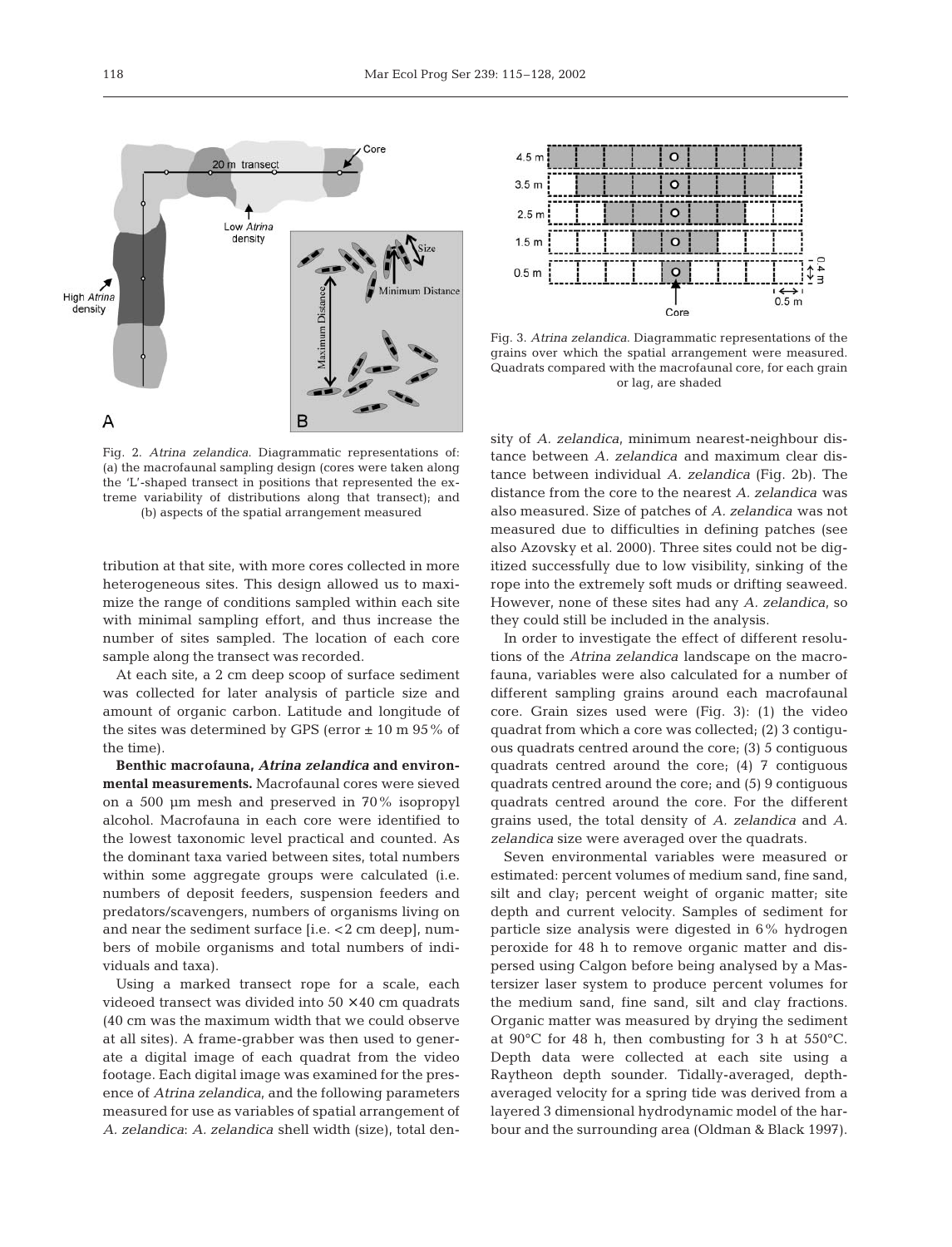As the model did not cover all the sites outside the harbour, current velocities used for sites in Martins Bay (see Fig. 1) were only estimates, based on model results at the bays immediately outside the harbour.

**Statistical analyses.** As there were no significant differences in benthic community type or measures of the spatial distribution of *Atrina zelandica* between the 2 transects sampled at a site, results from each pair of transects were combined for the following analyses.

The techniques listed below in Steps 3 and 4 use partial regression analysis to explore the relationship between environmental variables, *Atrina zelandica* distributions and benthic macrofaunal communities. That is, effects of other factors are partialled out. For example, the relationship found between *A. zelandica* density and numbers of suspension feeders is that present when any relationship between numbers of suspension feeders and size, minimum distance and maximum distance is taken into account. While multiple regression is a powerful tool for exploring the importance of potentially covarying factors, highly correlated factors may still cause problems (usually revealed by a factor which drops in and out of importance or changes sign depending on the order in which other factors are included in the model). In our study, correlations between measures of the spatial distribution of *A. zelandica* were not high (total density of *A. zelandica* and minimum nearest-neighbour distance between *A. zelandica*,  $r^2 = 0.07$ , total density of *A. zelandica* and maximum clear distance between individual *A. zelan* $dica$ ,  $r^2 = 0.10$  and minimum nearest-neighbour and maximum clear distance between individual *A. zelan* $dica$ ,  $r^2 = 0.25$ ). Even so, variables were removed or input in a number of different orders to ensure that this did not influence the outcome.

(1) Community descriptions*.* Similarities in mean community composition between sites were explored using correspondence analysis. This analysis was conducted on square-root-transformed data as this gave the greatest explanatory power in 2 dimensions. Taxa ordinations from the correspondence analysis and an analysis based on Bray-Curtis similarities (SIMPER, Clarke 1993) were used to determine taxa contributing to differences between sites.

(2) At what scale do *Atrina zelandica* most affect the benthic macrofauna? CCA (ter Braak 1986,1987) were carried out to relate the macrofauna found in the cores (response variables) to spatial arrangements of *A. zelandica* (explanatory variables). Separate analyses were performed for each different sampling grain. These analyses were carried out using the program CANOCO (ter Braak 1988,1990, ter Braak & Smilauer 1998) with down-weighting of rare taxa and untransformed abundances as these options allowed the correspondence analysis to explain more of the variability

than other options. The percent variability explained by the canonical correspondence analysis was determined by dividing the sum of all canonical eigenvalues by the overall sum of the eigenvalues from the correspondence analysis (ter Braak & Verdonschot 1995). Comparisons of the percent variability explained at each grain were used to determine the effectiveness of the explanatory variables at each grain and the scale at which relationships were strongest.

(3) Which measurements representing the smallscale spatial arrangement of individual *Atrina zelandica* most affect the benthic macrofauna? CCA were carried out with important variables selected using forward selection; the overall model was tested for significance using the unrestricted permutation test available in the CANOCO programme. The model was also checked for dependence on the initial choice of variables selected by using a number of different starting variables. Unfortunately, backwards elimination, probably the more appropriate method for investigation of relationships, is not yet available in the programme CANOCO. As the estimates of the spatial arrangement of *A. zelandica* from the different grains were not independent of one another, we forced the selection of variables to include only 1 estimate of each *A. zelandica* spatial arrangement variable (i.e. size, total density, minimum distance and maximum distance).

We anticipated that the overall community response might be mixed depending on taxa feeding mode, mobility and depth at which they lived. Therefore, multi-regression analyses using benthic macrofaunal aggregate groups as dependent variables and the spatial arrangement of the *Atrina zelandica* were also run. Backwards elimination using a 0.15 exit probability level was used (SAS 1989).

(4) Do broad-scale environmental gradients affect relationships between the spatial arrangement of individual *Atrina zelandica* and the benthic macrofaunal community? In order to determine whether results were consistent between the different hydrodynamic and sediment regimes of the harbour and the coast, all following analyses were conducted on data from (1) all sites, (2) outside harbour sites only and (3) inside harbour sites only. Also, CCA were run on the macrofaunal data from the cores using both the *A. zelandica* data and the environmental data as explanatory variables.

#### **RESULTS**

### **Site community and physical descriptions**

Correspondence analysis of the benthic macrofauna revealed a number of site groupings (Fig. 4). While outside harbour sites were distinctly different from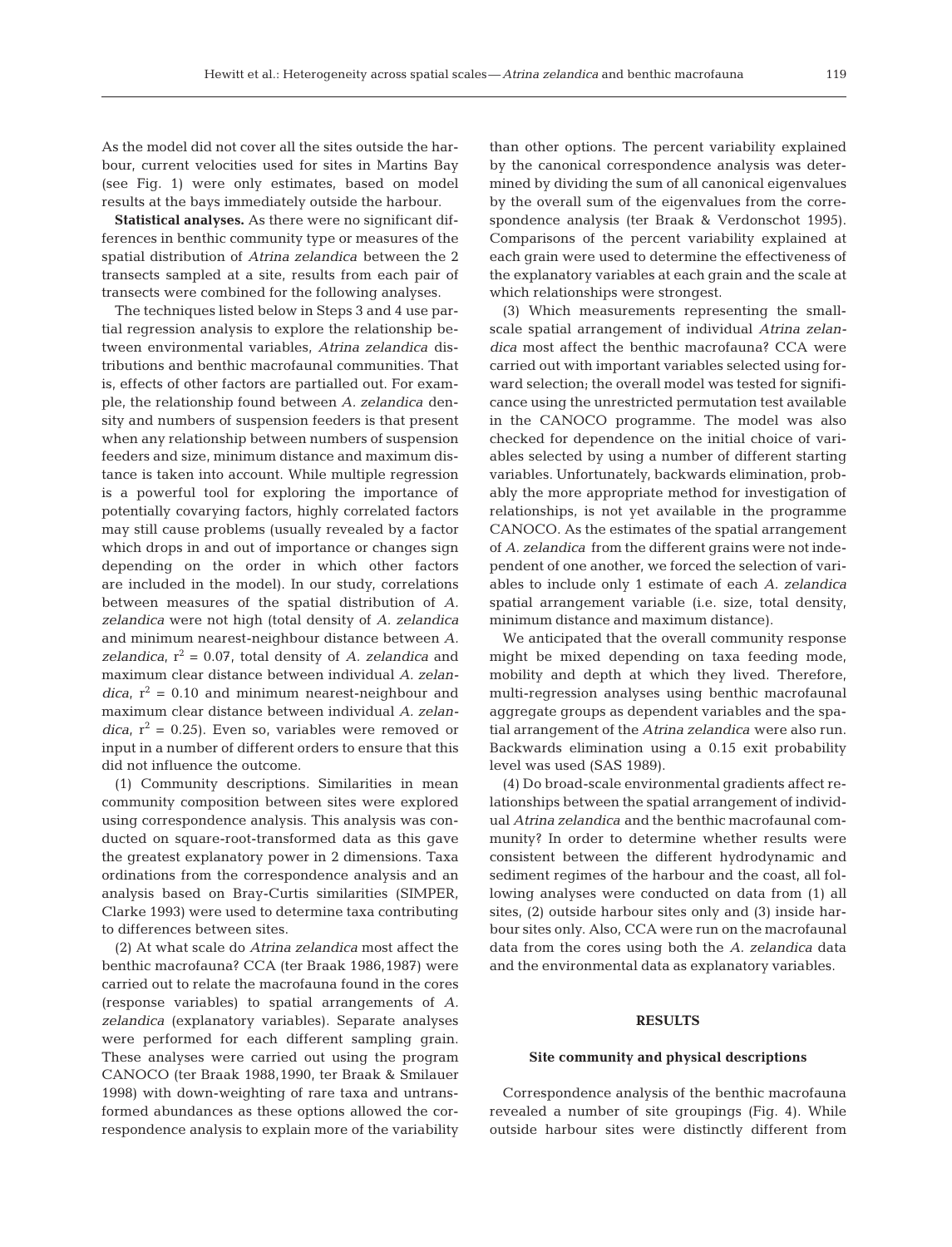

Fig. 4. Ordination plot of the first 2 axes derived from the correspondence analysis of the square-root-transformed sitemean data

inside sites, there were a number of smaller groupings. Sites outside the harbour near the mouth were different from sites in Martins Bay. Sites within the harbour could be divided into 3 main groups: sites near and

within Te Kapa Inlet, sites in the middle of the main harbour on the westward side and those furthermost up the main harbour and on the eastern side. The exception to this was a site midway up the main harbour, which grouped with Te Kapa Inlet sites. Differences between groups were not driven by changes in the most abundant taxa; neither did they reflect changes at high-order taxonomic resolution (e.g. bivalves, polychaetes, echinoderms). Rather, differences were related to species changes at the family and genus level. For example, communities from Martins Bay sites were different to those from coastal sites nearer the harbour, having *Scolecolepedes* sp. (Polychaeta), Syllidae (Polychaeta), Paracolliopidae (Amphipoda), *Halicarcinus tongi* (Decapoda), *Dosina zelandica* (Bivalvia) and *Cominella adspersa* (Gastropoda). Generally, sites outside the harbour had higher total numbers of individuals and taxa than those inside the harbour (Table 1). Numbers of predators/ scavengers, surface dwellers and mobile organisms were proportionally higher outside the harbour and numbers of deposit feeders were proportionally higher inside.

The size range of *Atrina zelandica* was slightly larger outside the harbour, although densities tended to be lower (Table 1). There were also differences in the predominant spatial arrangement of *Atrina* found in the 2 areas. Inside the harbour, patches were often

Table 1. *Atrina zelandica*. Maximum and minimum data observed for macrofaunal aggregate groups, spatial arrangement and environmental variables inside and outside of the harbour

|                                                                                      |                                                        | Inside |                | Outside |              |
|--------------------------------------------------------------------------------------|--------------------------------------------------------|--------|----------------|---------|--------------|
| Macrofaunal aggregate (number/core)                                                  | Total individuals                                      | 52     | 6              | 185     | 21           |
|                                                                                      | Total taxa                                             | 21     | $\overline{2}$ | 32      | 9            |
|                                                                                      | Deposit feeders                                        | 26     | $\Omega$       | 95      | $\Omega$     |
|                                                                                      | Suspension feeders                                     | 18     | $\Omega$       | 38      | 7            |
|                                                                                      | Predators/scavengers                                   | 27     | $\Omega$       | 178     | 6            |
|                                                                                      | Surface dwellers                                       | 38     | 1              | 176     | 7            |
|                                                                                      | Mobile animals                                         | 34     | $\Omega$       | 174     | 4            |
| Spatial arrangement of A. zelandica                                                  | Size (cm)                                              | 13.87  | 5.85           | 15.87   | 5.4          |
|                                                                                      | Density (individuals $0.2 \text{ m}^{-2}$ )            | 13.5   | $\Omega$       | 4.4     | $\mathbf{1}$ |
|                                                                                      | Maximum distance $(cm)a$                               | 450    | 17.5           | 500     | 42.7         |
|                                                                                      | Minimum distance $(cm)a$                               | 450    | 0.47           | 500     | 0.34         |
|                                                                                      | Distance from core to nearest<br>A. zelandica $(cm)^a$ | 250    | 1              | 300     | 5            |
| Hydrodynamics                                                                        | Depth $(m)$                                            | 9.5    | 3              | 7.5     | 6            |
|                                                                                      | Velocity ( $m s^{-1}$ )                                | 0.35   | 0.15           | 0.35    | 0.05         |
| Sediment quality                                                                     | % organic matter                                       | 4.58   | 1.38           | 1.75    | 1.01         |
| Particle size                                                                        | $%$ medium sand                                        | 30.7   | 2.7            | 78      | 44.6         |
|                                                                                      | $%$ fine sand                                          | 43     | 10.4           | 30      | 10.8         |
|                                                                                      | $%$ silt                                               | 75     | 37.1           | 22.3    | 7.3          |
|                                                                                      | $%$ clay                                               | 11.6   | 4.3            | 4       | 1.4          |
| <sup>a</sup> These results do not include the sites where no A, zelandica were found |                                                        |        |                |         |              |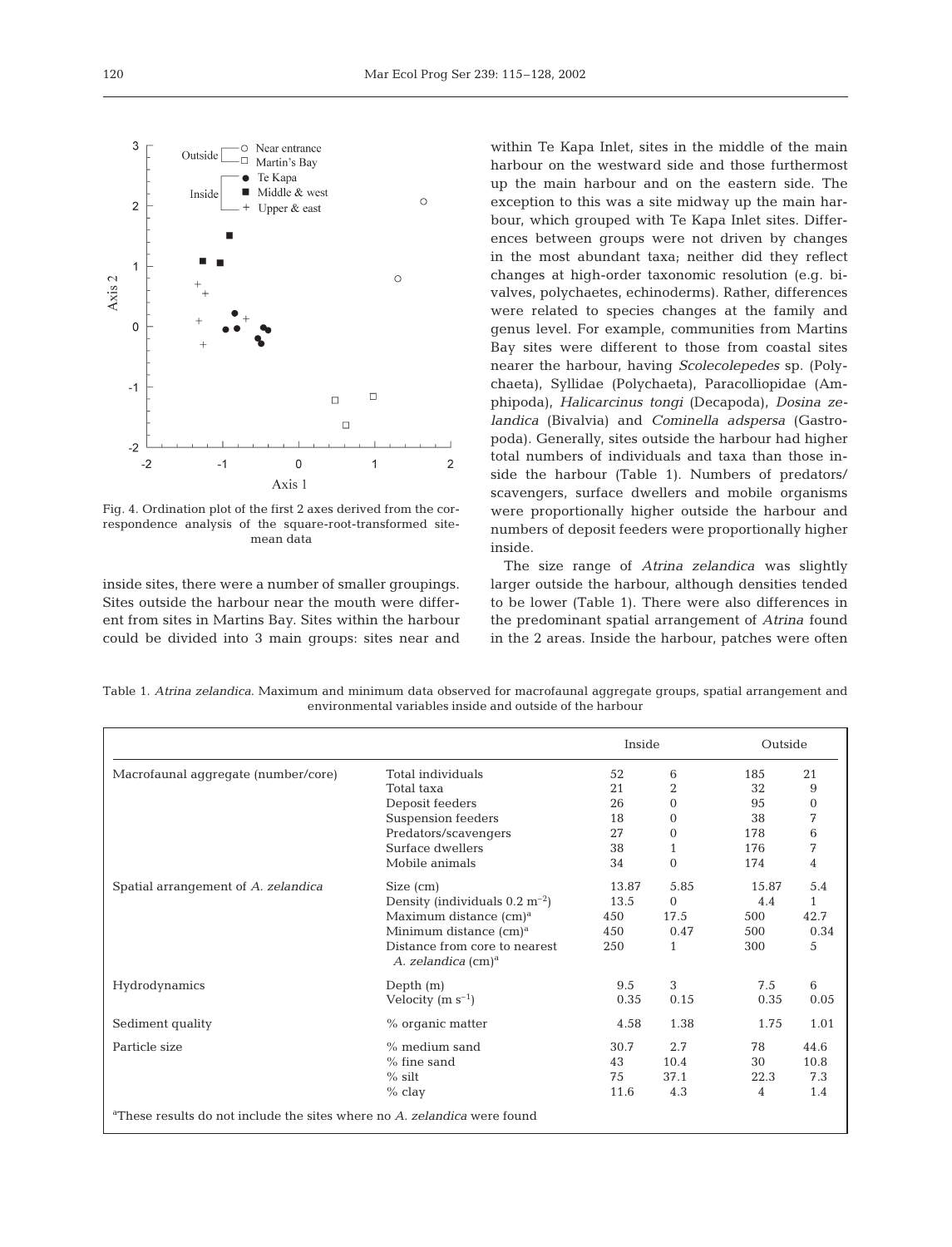very dense, and small clusters  $( $0.5 \text{ m}$  diam.)$  within larger patches (≥10 m) were often observed. Thus the minimum distance between *A. zelandica* was often very small (Table 1) and the maximum distance often represented the distance between the small clusters of *A. zelandica*. Outside the harbour, *A. zelandica* were more sparsely distributed. Single *A. zelandica* were common and patches (at the scale of a quadrat) often comprised of only 2 to 3 individuals. The minimum distance between *A. zelandica* was often >0.5 m and was frequently equal to the maximum distance that could be determined from the videod transects.

Sites outside the harbour were also generally deeper and had coarser sediments with less organic matter (Table 1).

## **At what scale do** *Atrina* **most affect the benthic macrofauna?**

Our results suggest that the effect of *Atrina zelandica* on benthic macrofaunal community composition is unlikely to be a localized effect occurring within a  $0.5 \times$ 0.4 m area. We found a consistent increase in the effectiveness of the spatial arrangement of *A. zelandica* in explaining the benthic macrofaunal community over all sites, with increasing grain size (Table 2). The benthic macrofauna from a core was best related to measures of the spatial arrangement of *A. zelandica* calculated from the 4.5 m strip centred around the core. Separating inside from outside the harbour sites showed that measurements of *A. zelandica* made at the smallest grain were, again, least effective at explaining benthic macrofaunal community composition (Table 2). How-

ever, the continued increase in percent of variability in community composition explained with increasing grain found inside the harbour was not apparent outside the harbour. Only a low amount of variability was explained, especially inside the harbour and when all sites were considered together, but this is not unusual for multivariate analysis of ecological data (ter Braak & Verdonschot 1995), particularly when small-scale sampling is involved. Even for univariate analyses, a change of 20% would be considered strong, with changes around 10% being considered weak (Hall et al. 1990). The maximum differences in percent of variability in community composition explained for all sites (10.6%), inside harbour sites (6.9%) or outside harbour sites (21.4%) suggests important differ-

Table 2. *Atrina zelandica*. Results of CCA relating the macrofaunal data collected by the cores to the spatial arrangements found at different grains for all sites, inside harbour and outside harbour sites. Values given are % explained (i.e. sum of the canonical eigenvalues  $\times$  100/sum of all eigenvalues)

| Grain              | All<br>sites | Inside<br>harbour<br>sites | Outside<br>harbour<br>sites |
|--------------------|--------------|----------------------------|-----------------------------|
| $0.4 \times 0.5$ m | 5.0          | 5.5                        | 12.1                        |
| $0.4 \times 1.5$ m | 9.2          | 6.1                        | 19.8                        |
| $0.4 \times 2.5$ m | 9.5          | 6.7                        | 21.3                        |
| $0.4 \times 3.5$ m | 10.1         | 6.9                        | 19.5                        |
| $0.4 \times 4.5$ m | 10.6         | 6.9                        | 21.4                        |

ences in the strength of processes and/or responses between the sites inside and outside the harbour.

# **Which measurements representing the spatial arrangement of individual** *Atrina* **most affect the benthic macrofauna?**

Clear differences were found between the specific aspects of the spatial arrangement of *Atrina zelandica* influencing benthic macrofaunal communities and the grains at which they were operating (Table 3). Inside the harbour, variability explained was lowest and minimum distance between *A. zelandica* was not important. Also, the maximum distance was only important at the smallest grain, where it represents the distance between small clusters of *A. zelandica* occurring within larger patches/beds. Outside the harbour, over 20% of the variability was explained by our 4 mea-

Table 3. *Atrina zelandica*. Results of CCA relating the macrofauna collected by the cores to spatial arrangements found over all sites, and inside harbour and outside harbour sites; sum of all eigenvalues equals 7.880, 6.251 and 4.909 respectively. The longest linear dimension of grain at which each specific aspect of the spatial arrangement of *A. zelandica* was important is given in metres. Explanatory variables were selected by forward selection and the significance level explored by permutation tests. Max. = maximum distance between *A. zelandica* (normally between patches), min. = minimum nearestneighbour distance, density = average total density of *A. zelandica*, size = average width of *A. zelandica*

|                      | All sites                                                       | Inside harbour<br>sites                         | Outside harbour<br>sites                                        |
|----------------------|-----------------------------------------------------------------|-------------------------------------------------|-----------------------------------------------------------------|
| Variables            | Min. $(1.5)$<br>Max. $(1.5)$<br>Size $(2.0)$<br>Density $(3.5)$ | Density $(4.5)$<br>Max. $(0.5)$<br>Size $(3.5)$ | Size $(4.5)$<br>Min. $(4.5)$<br>Max. $(2.5)$<br>Density $(3.5)$ |
| Significance         | 0.01                                                            | 0.032                                           | 0.019                                                           |
| % variance explained | 11.0                                                            | 7.2                                             | 23.3                                                            |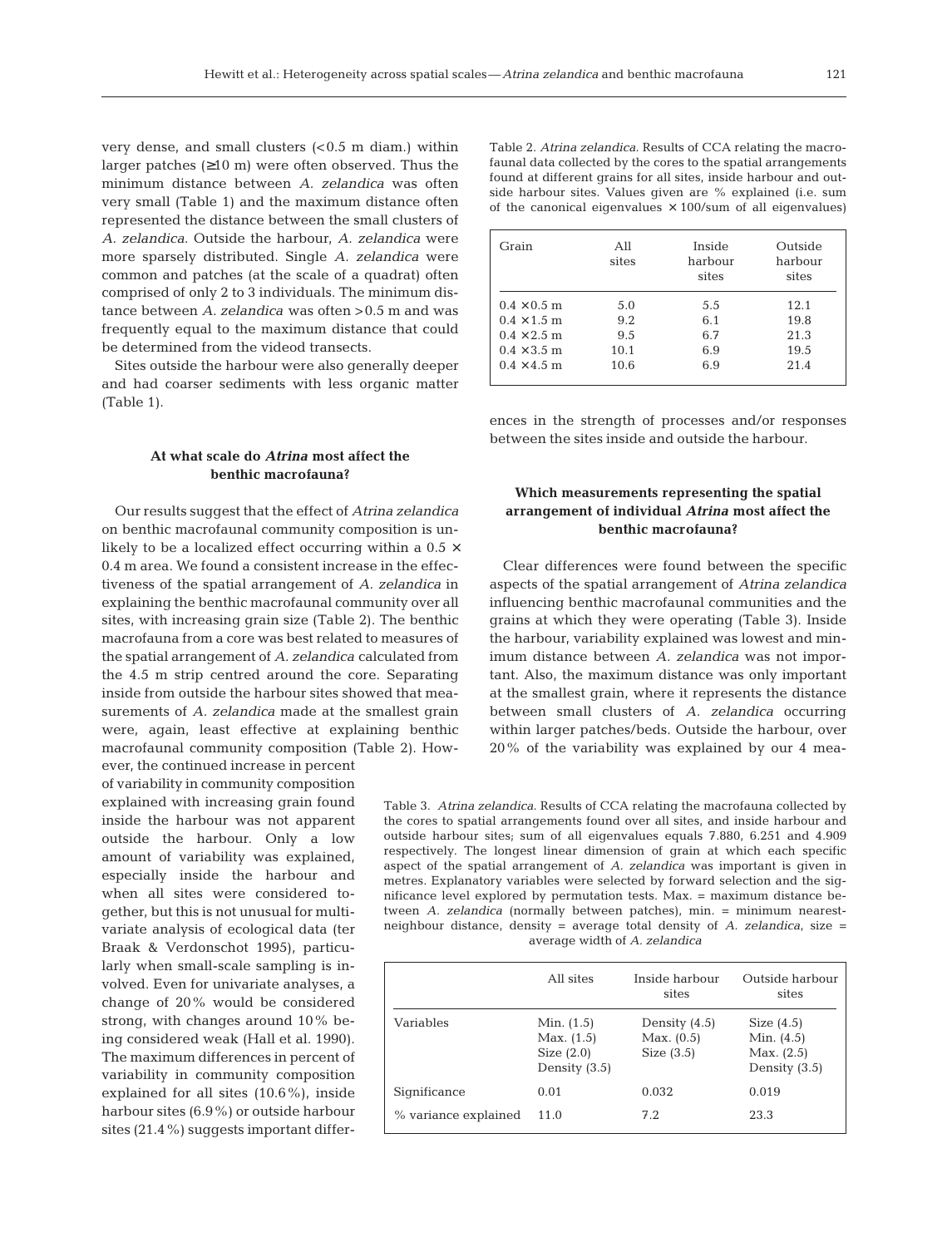|                      | All                                                               | $R^2$ | Inside harbour                                                | $R^2$ | Outside harbour                                            | $R^2$ |
|----------------------|-------------------------------------------------------------------|-------|---------------------------------------------------------------|-------|------------------------------------------------------------|-------|
| Deposit feeders      | $+Max. (0.5)$<br>$+Size(2.5)$<br>$-Density(4.5)$                  | 0.15  | $-Distance$<br>$-Min. (0.5)$<br>$-Size(1.5)$<br>$+Max. (0.5)$ | 0.44  | $+L$ Density $(4.5)$<br>$+Size(1.5)$                       | 0.17  |
| Suspension feeders   | $-Max. (4.5)$                                                     | 0.10  | $+$ Density $(0.5)$<br>$-Max. (3.5)$<br>$+Min. (2.5)$         | 0.10  | $+Min. (1.5)$<br>$+L$ Size $(2.5)$                         | 0.27  |
| Predators/scavengers | $+L$ Min. $(4.5)$<br>$+Max. (3.5)$<br>$+Size(1.5)$                | 0.17  | $+Max. (1.5)$                                                 | 0.11  | $+Min. (4.5)$                                              | 0.29  |
| Surface dwellers     | $+Max. (2.5)$<br>$+Size(4.5)$                                     | 0.12  | $+Max. (0.5)$<br>$-L$ Min. $(0.5)$                            | 0.21  | $+Min. (4.5)$<br>$-L$ Density $(0.5)$<br>$+L$ Size $(0.5)$ | 0.45  |
| Highly mobile        | $+Distance$<br>$+Max. (2.5)$<br>$+Size(4.5)$<br>$+L$ Min. $(0.5)$ | 0.16  | $+Max. (0.5)$<br>$-L$ Min. $(0.5)$                            | 0.25  | $+Max. (4.5)$<br>$-Density(0.5)$                           | 0.42  |
| Total individuals    | $+L$ Min. $(4.5)$<br>$+Size(2.5)$                                 | 0.20  | $+Max. (0.5)$                                                 | 0.20  | $+Max. (4.5)$                                              | 0.11  |
| Total taxa           | $-Density (3.5)$<br>$+Size(4.5)$                                  | 0.23  | $+Max. (0.5)$<br>$-L$ Density $(0.5)$                         | 0.13  | $-L$ Max. $(1.5)$                                          | 0.38  |

sures of the spatial arrangement of *Atrina.* Maximum distance was important at a larger grain (2.5 m) though still at a lower grain than that of the other variables (Table 3). Average total density and size were important variables over all sites, at inside harbour sites and at outside harbour sites.

As expected, spatial arrangement of *Atrina zelandica* was also related to different aggregate groups in different ways and the percent of variability in community composition explained was greater than for the multivariate analyses, with 4 aggregate groups having around 40% variability explained by our 4 measures of the spatial arrangement of *A. zelandica* (Table 4). The amount of variability explained by the regression models was largest for sites outside the harbour for all but numbers of deposit feeders and total numbers of individuals. The different aggregate groups also responded differently inside and outside of the harbour. As a result, the regressions conducted over all sites only once explained the most variance. The number of deposit feeders, surface dwellers and highly mobile individuals, total number of individuals and total number of taxa inside the harbour were all related to the maximum distance at the smallest grain. Outside the harbour, maximum distance was again important but

at a larger grain (4.5 m for total number of individuals and 1.5 m for total number of taxa). Inside the harbour, the total number of taxa was also affected by density of *A. zelandica* found in the 0.5 m directly around the core.

These analyses indicate that total density of *Atrina zelandica* alone is not a satisfactory explanatory variable. In fact, it is only an important factor inside the harbour for 2 groups (total number of taxa and number of suspension feeders) and outside the harbour for 3 groups (number of deposit feeders, surface dwellers and mobile macrofauna) (Table 4). Generally the most useful measurement of spatial arrangement is the maximum distance, which is generally the estimate of distance between patches along transects. This was important for all variables inside the harbour and for mobile macrofauna, total number of individuals and total number of taxa outside the harbour. The minimum distance between *A. zelandica* inside patches was also important and, again, more often inside the harbour than outside. Inside the harbour, 4 variables were influenced both by minimum distance and maximum distance. However, outside the harbour the important factor was either the minimum distance or maximum distance but never both. One of these factors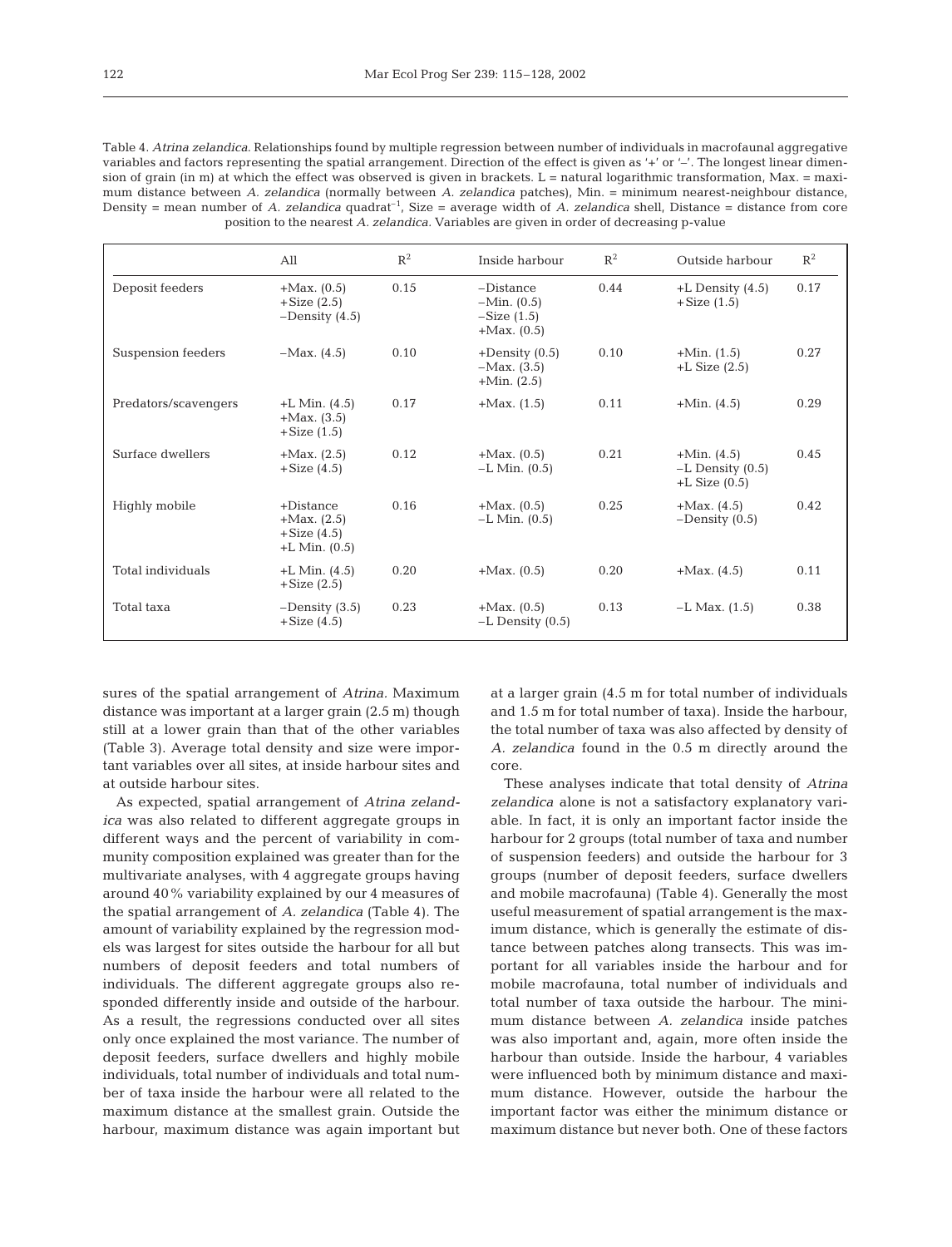Table 5. Results of CCA relating the macrofaunal community composition in each core to the environmental variables and the spatial arrangement from the core quadrat, for all sites, inside and outside harbour sites; sum of all eigenvalues equals 7.880, 6.251 and 4.909, respectively. Variables are given in the order that the forward selection procedure brought them into the model. *Atrina zelandica* measurements are in bold and variables which may be influenced by *A. zelandica* are italicised. The longest linear dimension of grain in m is given in brackets

|                      | All sites                                                                                                                                                 | sites                                                                                | Inside harbour Outside harbour<br>sites                                                  |
|----------------------|-----------------------------------------------------------------------------------------------------------------------------------------------------------|--------------------------------------------------------------------------------------|------------------------------------------------------------------------------------------|
| Variables            | Medium sand<br>Velocity<br>Fine sand<br>Silt<br>Organic matter<br>Total $(4.5)$<br><b>Distance</b><br>Depth<br><b>Max.</b> $(1.5)$<br><b>Min.</b> $(1.5)$ | <b>Silt</b><br>Total $(4.5)$<br>Fine sand<br>Velocity<br>Clav<br><b>Min.</b> $(3.5)$ | Organic matter<br>Velocity<br>Silt<br><b>Min.</b> $(4.5)$<br>Medium sand<br>Size $(1.5)$ |
| Significance         | 0.001                                                                                                                                                     | 0.010                                                                                | 0.021                                                                                    |
| % variance explained | 20.0                                                                                                                                                      | 11.1                                                                                 | 36.6                                                                                     |

was usually replaced by density. The size of the *A. zelandica* was most often an influencing factor when all sites were utilized in the regression, affecting all groups except suspension feeders. However, when the sites were separated into inside and outside the harbour, size of *A. zelandica* affected number of deposit feeders both inside and outside the harbour and numbers of suspension feeders and surface dwellers outside the harbour only.

# **Do broad-scale environmental gradients affect relationships between the spatial arrangement of individual** *Atrina* **and the benthic macrofaunal community?**

Variables influencing the benthic macrofaunal community composition were relatively consistent (Table 5), with current velocity and sediment percentage silt content being important over all sites and for sites inside and outside the harbour. However, inclusion of physical variables did not eliminate the importance of the spatial arrangement of *Atrina zelandica* to the benthic macrofauna, as the minimum distance between *A. zelandica* was also important over all sites and for sites inside and outside the harbour. The remaining variables important inside the harbour did not feature outside the harbour and vice-versa (Table 5). The percent variability explained was considerably greater outside the harbour (36%) than inside (11%).

### **DISCUSSION**

In this study we have described a multiresolution-sampling strategy analysed by regression-based models. With this technique, we were able to determine that correlations between macrofauna and *Atrina zelandica* varied with scale and broad environmental characteristics. *A. zelandica* remained an important predictor of macrofaunal community, even when the effect of the broad-scale environmental factors were removed. *A. zelandica* appeared to create a landscape mosaic, with macrofauna related to the spatial arrangement of *A. zelandica*, rather than just *A. zelandica* density. This, along with some of our other results (Table 6, Fig. 5), suggests that generalising from manipulative experiments can be problematic. However, as our results confirm and explain those found in a manipulative experiment conducted concurrently in the same area (Cummings et al.

2001), companion studies involving both surveys and experiments may be an integral part of achieving realistic generalisations.

## **Multi-resolution sampling and regression based models**

Our results emphasise the value of utilising regression-based models within a multi-resolution sampling design when investigating multi-scale species interactions. Regression-based models allow us to treat much of the variability in the data as information, and are quick and easy to use. In fact, most of the effort in this study



Fig. 5. *Atrina zelandica*. The grains (covered by this study) at which different aspects of the spatial arrangement were related to benthic macrofauna. Maximum  $=$  maximum distance between *A. zelandica*, Minimum = minimum nearest neighbour distance, Density = mean number of *A. zelandica*

per quadrat, Size = average width of *A. zelandica* shell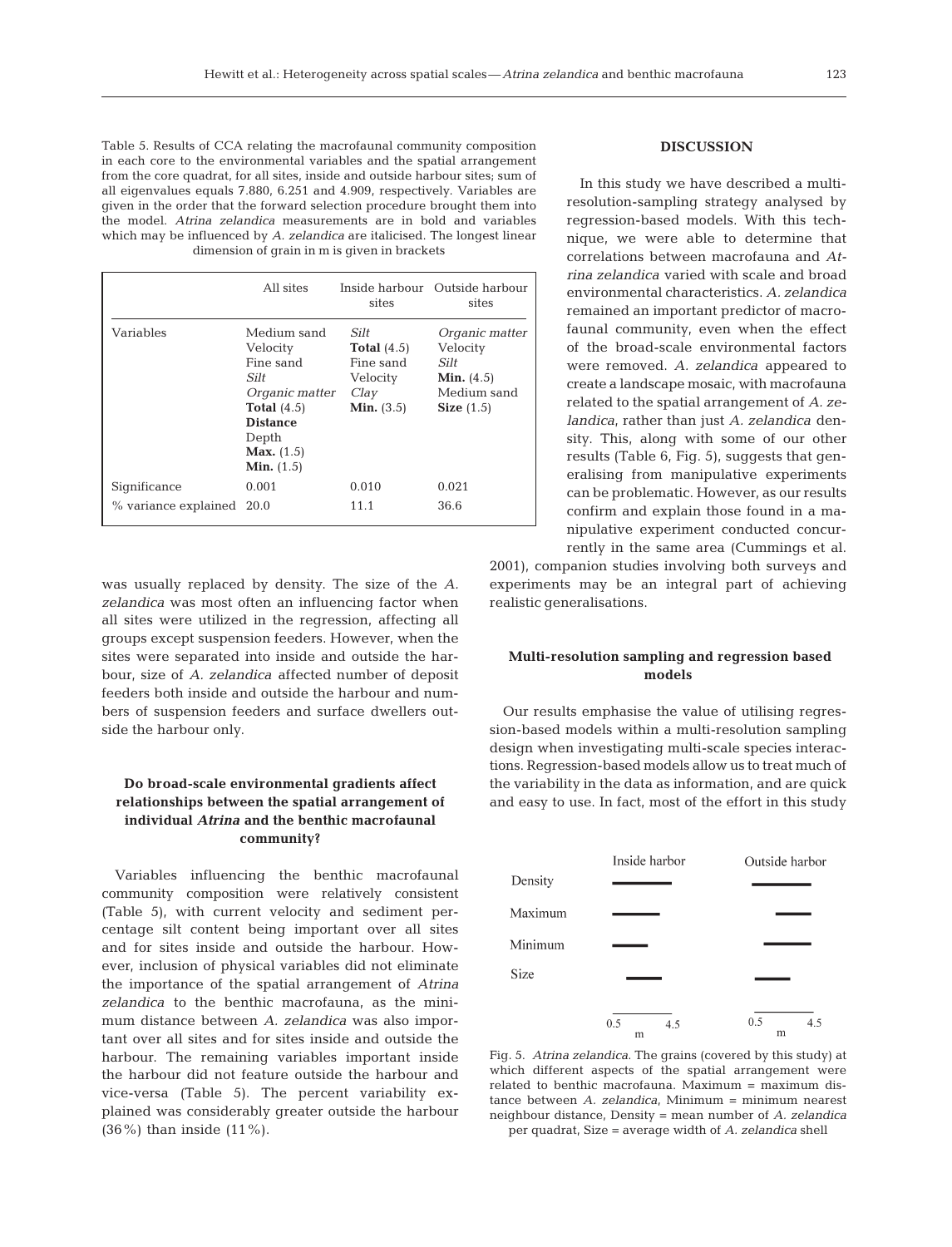| Table 6. Summary of findings and their potential importance to generalities involving interspecific interactions and to the design |  |
|------------------------------------------------------------------------------------------------------------------------------------|--|
| and interpretation of manipulative experiments                                                                                     |  |

| Our findings                                                                                                                                                           | Generalities                                                                                                                | Implications for manipulative<br>experiments                                                                                                                                     |
|------------------------------------------------------------------------------------------------------------------------------------------------------------------------|-----------------------------------------------------------------------------------------------------------------------------|----------------------------------------------------------------------------------------------------------------------------------------------------------------------------------|
| Benthic macrofauna were related to<br>the spatial distribution of Atrina                                                                                               | Density of species is not necessarily<br>the major factor affecting interac-<br>tions                                       | The spatial distribution of a species<br>may be important in determining<br>outcomes                                                                                             |
| Which aspect of the spatial distribu-<br>tion of <i>Atrina</i> was most important<br>was affected by broad-scale<br>environmental factors and macro-<br>faunal species | Broad-scale physical variables and<br>local species pools can play an<br>important role in mediating out-<br>comes          | Consistent responses between areas<br>with differing physical properties<br>and species are unlikely                                                                             |
| The relationship between Atrina<br>and macrofaunal community was<br>strongest at scales over 2 m                                                                       | Differences in the scale at which an<br>interaction changes strength may be<br>small and non-linear                         | Interactions may be strongest at<br>scales larger than the normal size of<br>experiments and inconsistent<br>outcomes to experiments carried out<br>at varying scales are likely |
| Different aspects of the spatial<br>distribution of Atrina were impor-<br>tant at different spatial scales                                                             | The strength of relationships at<br>different scales can be used to<br>strengthen theories about underly-<br>ing mechanisms | The natural range of spatial distribu-<br>tions and the variables that are most<br>important should be investigated<br>prior to experimentation                                  |

was in data collection. Using the regression models, we were able to determine the particular aspects of the small-scale spatial arrangement of *Atrina zelandica* which best explained the variability in benthic macrofauna. Placing finer-resolution sampling within measures of broad-scale characteristics (see Wiens 1989, Dayton 1994, Hewitt et al. 1998, Lobo et al. 1998) allowed us to optimise our sampling with respect to the heterogeneity of our explanatory variables, thus strengthening the observed response. Incorporating the broad-scale environmental variables in our community analyses also increased our explanatory power. Thrush et al. (2000, 2001) also found broad-scale gradients useful when analysing for differences in interspecific interactions (although see Dayton 1971, Menge 1976, Keddy 1991, Gurevitch & Hedges 1993 for general examples of utilising environmental gradients).

Nevertheless, the analytical methods used have some weaknesses. Many of the relationships identified by canonical correspondence and multiple regression were weak, although Hall et al. (1990) suggested that percents explained as low as 10% can still be ecologically meaningful. Cohen (1988) suggests even lower  $r^2$ values may still signify weak effects in behavioural sciences, and ter Braak & Verdonschot (1995) state that explaining only a low amount of variability in ordinations is not unusual for ecological data. The low percent variability that can be explained in the first 4 axes of the correspondence analysis limited the percent variability explainable by the independent variables. This problem was not unique to correspondence analysis, as use of MDS also resulted in unsatisfactory stress values. In the regressions, at least some of the weaknesses of the relationships were due to factor ceiling responses, i.e. correlations between variables that appear random except for a lack of points above or below a certain line (Thomsen et al. 1996). Factor ceilings occur in our data, at least at the aggregate group level. We attempted to overcome this by subdividing data based on criteria reflecting potential causes of differing responses to the independent variables, i.e. inside and outside the harbour data. This provided some useful insights and improved the percent variability explained, at least for outside the harbour sites. Further attempts could have been made on the basis of other broad-scale processes operating within the harbour, if classes could have been found containing enough data for analysis. However, the sampling intensity in our survey was low, as we tried to maximise the extent and resolution of the survey with the collection of a minimum number of core samples. A method that would allow us to more precisely determine the number of samples needed at a lower resolution from variability at a higher resolution would reduce the possibility of too few samples compromising study findings.

## **Species interactions:** *Atrina* **and benthic macrofauna**

Marine soft-sediment studies investigating interspecific relationships often focus on density effects (see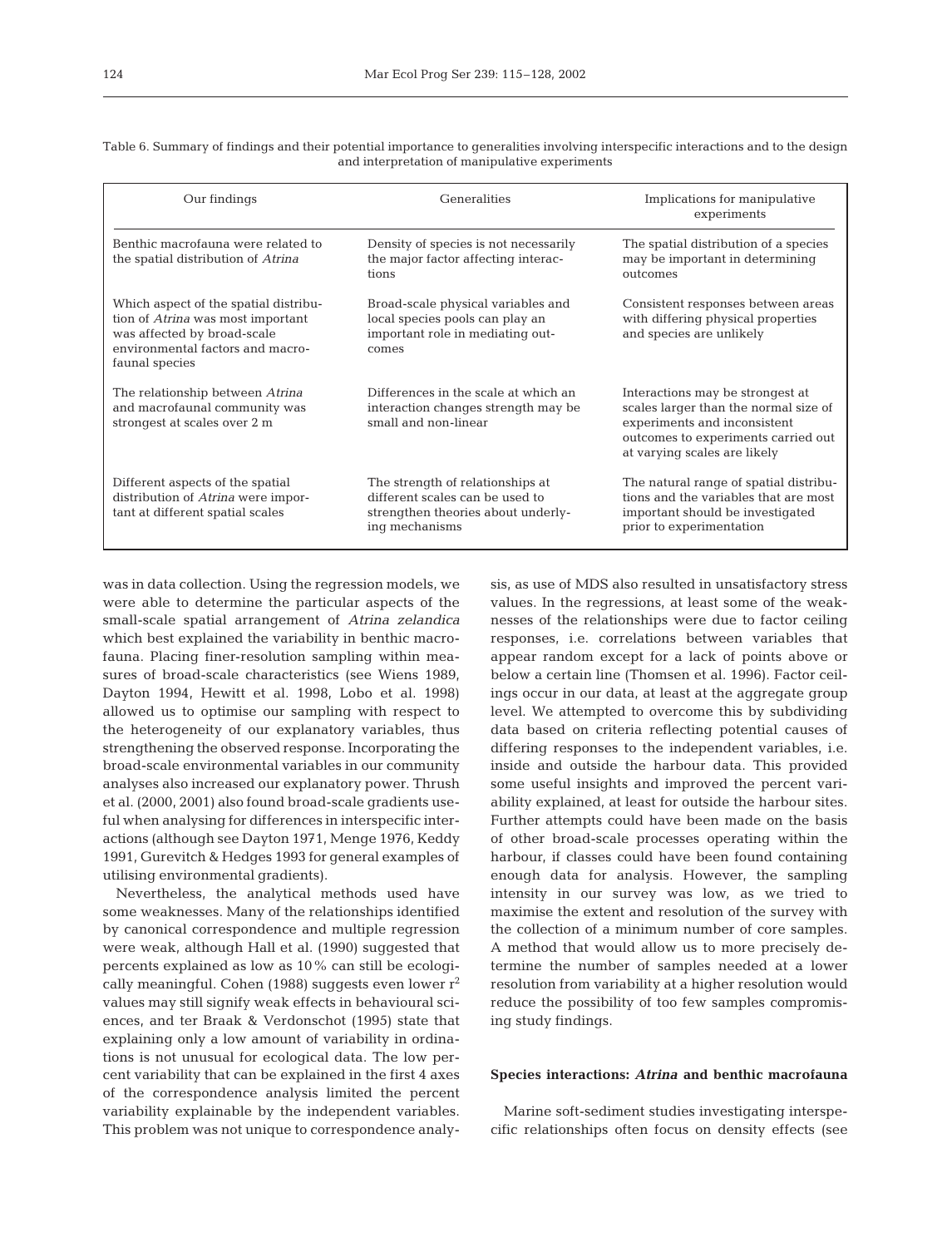Olafsson et al. 1994 for a review, also more recently Thrush et al. 1996a,1997, Whitlatch et al. 1997, Alfaro & Carpenter 1999, Botto & Iribarne 1999, Crooks & Khim 1999, Manderson et al. 1999). Even where natural variability in cover is included in the experimental design (e.g. Ragnarsson & Raffaelli 1999), analysis is usually restricted to density comparisons. However, while our study found density useful, it was not the best explanatory variable for the effect of *Atrina zelandica* on benthic macrofauna. Generally, the most useful variable was either the minimum distance between individual *A. zelandica* or the maximum clear distance, the latter representing both the distance between small-scale clusters of *A. zelandica* within high density beds and the distance between individual *A. zelandica* in sparse beds. This suggests that *A. zelandica* may be as important in creating a habitat as in directly interacting with other species. Thus, we should consider organism interactions on the basis of dynamics within landscapes (such as is frequently done for habitat-organism interactions, e.g. McIntyre & Wiens 2000 and Bowers & Dooley 1999 amongst others) rather than just density-to-density comparisons (Table 6). This makes designing manipulative experiments more complex and suggests that before conducting manipulative experiments, a survey of natural communities is required to determine the range of spatial distributions available and the variables that are most important (e.g. Bowers & Dooley 1999).

The lack of consistency found in the strength of relationships between inside and outside the harbour was anticipated and indicated that relationships between *Atrina zelandica* and benthic macrofauna are influenced by the interaction of a number of broad-scale factors. Firstly, our study encompassed a broad range of differences in the spatial arrangement of *A. zelandica*. Secondly, flow dynamics inside the harbour (driven by tidal currents) and on the coast (driven by waves) should interact differently with the *A. zelandica*, potentially affecting distribution of recruits and biodeposits into the beds. Thirdly, decreased sediment particle size and higher amounts of organic matter present inside the harbour could decrease the role of *A. zelandica* biodeposition on food resource patchiness, particularly if threshold effects and ratios of pseudofaeces to faeces production are important (Whitlatch 1980, Herman et al. 1999). Norkko et al. (2001) found higher biodeposition (and consequently higher organic carbon and nitrogen fluxes to the seafloor) near *A. zelandica* in Martins Bay than in Mahurangi Harbour, although sediment concentrations of organic carbon and nitrogen were higher in the harbour. Fourthly, our study area could be split into a number of regions based on benthic macrofaunal community composition, with more regions found within

the harbour. Thus, the responses of benthic macrofauna to *A. zelandica* observed within each area were constrained by the taxa available and more variability in response was observed inside the harbour. A highly regionalised response of benthic macrofauna to *A. zelandica* was also observed in the companion *A. zelandica*-density-manipulation experiment carried out in areas of Mahurangi Harbour and Martins Bay (Cummings et al. 2001), implying that interactions between *A. zelandica* and benthic macrofauna were mediated through local species pools. The results found by Cummings et al. (2001) and Norkko et al. (2001) suggest that inside-harbour relationships are unlikely to be weaker than outside due to increased variability as a result of increased sample size.

*Atrina zelandica* remained an important predictor of macrofaunal community, even when the effect of the broad-scale environmental factors were removed. This, together with the general agreement of results between this survey and Cummings et al. (2001), and the provision of a mechanism for *A. zelandica* to influence macrofauna by Norkko et al. (2001), suggests that it is unlikely that the observed relationships between the 2 are due to some unmeasured environmental factor.

Defining the strength of relationships between the spatial distribution of the key species and associated benthic macrofauna over different scales enables us to match patterns with processes more clearly, thus providing stronger clues to underlying mechanisms. These can be related to the stronger but more spatial and temporally constrained inference that can be derived from manipulative field experiments. Information on the scale at which particular processes are operating can be gathered from the grain at which linkages between resolutions are most important. For example, inside the harbour, numbers of deposit feeders, surface dwellers and mobile animals are best related to both maximum and minimum distance at the smallest grain. As both of these variables probably represent measures of free space and quantity of biodeposits, it seems likely that, as suggested by Norrko et al. (2001), small-scale patchiness of *A. zelandica* affects individual living space and food resources available to these animals.

Most importantly, comparing model results across scales allowed us to determine the scales where the interspecific interactions were strongest. Our study suggests that the effect of *Atrina zelandica* on benthic macrofaunal communities is weakest at our smallest sampling scale (i.e.  $40 \times 50$  cm around the core). Thus, the effect of *A. zelandica* on benthic macrofaunal community composition is not simply a small-scale, local effect. The stronger links between *A. zelandica* and macrofauna found at larger spatial grains suggest that benthic macrofaunal communities respond to particu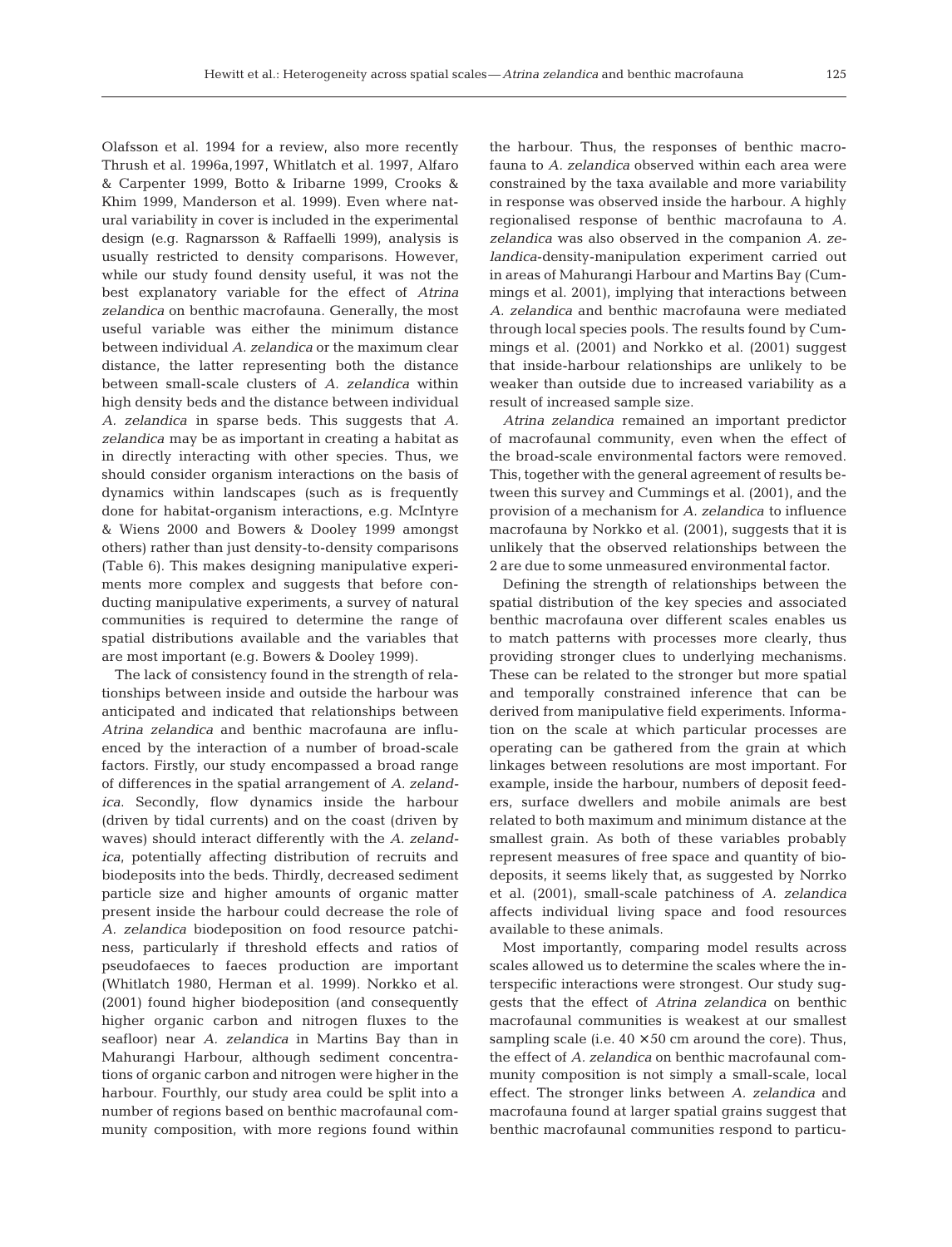lar-sized *A. zelandica* patches, highlighting the potential for cumulative (e.g. biodeposition, food and recruitment depletion or restricted movement) or hydrodynamic influences. Interestingly, differences were found between the spatial scale at which functional and community level responses to *A. zelandica* were strongest. For example, the spatial scale at which relationships between *A. zelandica* density and benthic macrofaunal communities were strongest was greater than 2 m. However, some macrofaunal functional groups (i.e. numbers of suspension feeders from sites inside the harbour and numbers of mobile taxa from sites outside the harbour) were best related to density at a grain of 0.5 m. While more consistency in results may be expected when studies focus on the interaction between a few selected species, at the community level a variety of organisms with different functional, mobility and trophic attributes are to be expected.

#### **Generalising from studies**

Similar to the companion study, a multi-site-time manipulative field experiment (Cummings et al. 2001), our survey does not indicate a simple relationship between *Atrina zelandica* and associated benthic macrofauna. This gives us confidence that the variability in response apparent in the manipulative experiment is not a scale artefact. Thrush et al. (2001) uses metaanalysis of the experiment and survey to link the results of both studies and generalise the mechanistic processes. However, specific survey findings relating spatial scale to strength of *A. zelandica*-benthic macrofauna relationships have important consequences for experimental design (Table 6). Firstly, the spatial scale at which the relationship between *A. zelandica* and the benthic macrofaunal community was strongest was greater than 2 m. This limits the value of experiments, conducted on this species, with small plot sizes  $( $2 \, \text{m}$ ). The number of experiments on$ species interactions with suspension feeders that produce inconclusive results (see Olafsson et al. 1994, Whitlatch et al. 1997) may indicate that this is a general problem. Secondly, our results support those of a number of studies that have demonstrated that the grain of sampling is important in determining results (e.g. Grassle et al. 1975, Jumars 1975, Smith & Brumsickle 1989, Thrush et al. 1996b). The concept of grain should, therefore, be utilised when designing studies on landscape effects and patch dynamics.

Our results confirm that *Atrina zelandica* are most likely to affect benthic macrofauna through processes operating on a number of spatial scales rather than by processes all being most important at 1 scale (Table 6). Any manipulative experiment studying such interac-

tions faces the problem of choosing which of many scales to manipulate. There are a variety of ways to help address this problem; for example, the use of meta-analysis to determine whether broad-scale processes affect the strength of relationships (Thrush et al. 2000); manipulating elements of scale in the experiment (e.g. Thrush et al. 1996b, Whitlatch et al. 1997); or determining scales of patchiness in cryptic fauna (Hewitt et al.1997) and conducting experiments within this heterogeneity (Thrush et al. 1997). In this study we designed a multi-resolution sampling strategy, based on large, visible epifauna, to survey effects on a number of scales. Survey approaches are often criticised for containing a large number of uncontrolled factors that confound interpretation and for difficulties in isolating cause-effect mechanisms. Conversely, experimental manipulations can be an overly simplistic treatment of naturally complex systems. Conducting both manipulative experiments on isolated mechanisms and surveys over a variety of environmental conditions and scales may be more useful than creating a dichotomy between detailed mechanistic understanding and generality.

In summary, we have shown the usefulness of multiscale statistical modelling when studying interspecific interactions, in particular for determining the spatial scales where interactions are greatest. Our results suggest that differences in the scale at which an interaction changes strength may be small and non-linear, making inconsistent outcomes to experiments carried out at varying scales likely. We also found that density of species is not necessarily the major factor affecting interspecific interactions; the spatial distribution of a species may be important in determining outcomes. This suggests that ecologists studying organism interactions should be more prepared to interpret results on the basis of patch dynamics within landscapes rather than as density-to-density comparisons. Furthermore, our work suggests that broad-scale physical variables and local species pools can play an important role in mediating outcomes of interspecific interactions, such that consistent responses between areas with differing physical properties are unlikely.

*Acknowledgements.* We would like to thank Bob Whitlatch and Rod Budd for their help with the fieldwork and Greig Funnell and Stephanie Turner for their help in identifying macrofauna. Bob Whitlatch also reviewed the manuscript. This research was funded by the New Zealand Foundation for Research Science and Technology (Co1X0007).

#### LITERATURE CITED

Alfaro AC, Carpenter RC (1999) Physical and biological properties influencing zonation patterns of a subtidal population of the marine snail, *Astraea (Lithopoma) undosa* Wood 1828. J Exp Mar Biol Ecol 240:259–283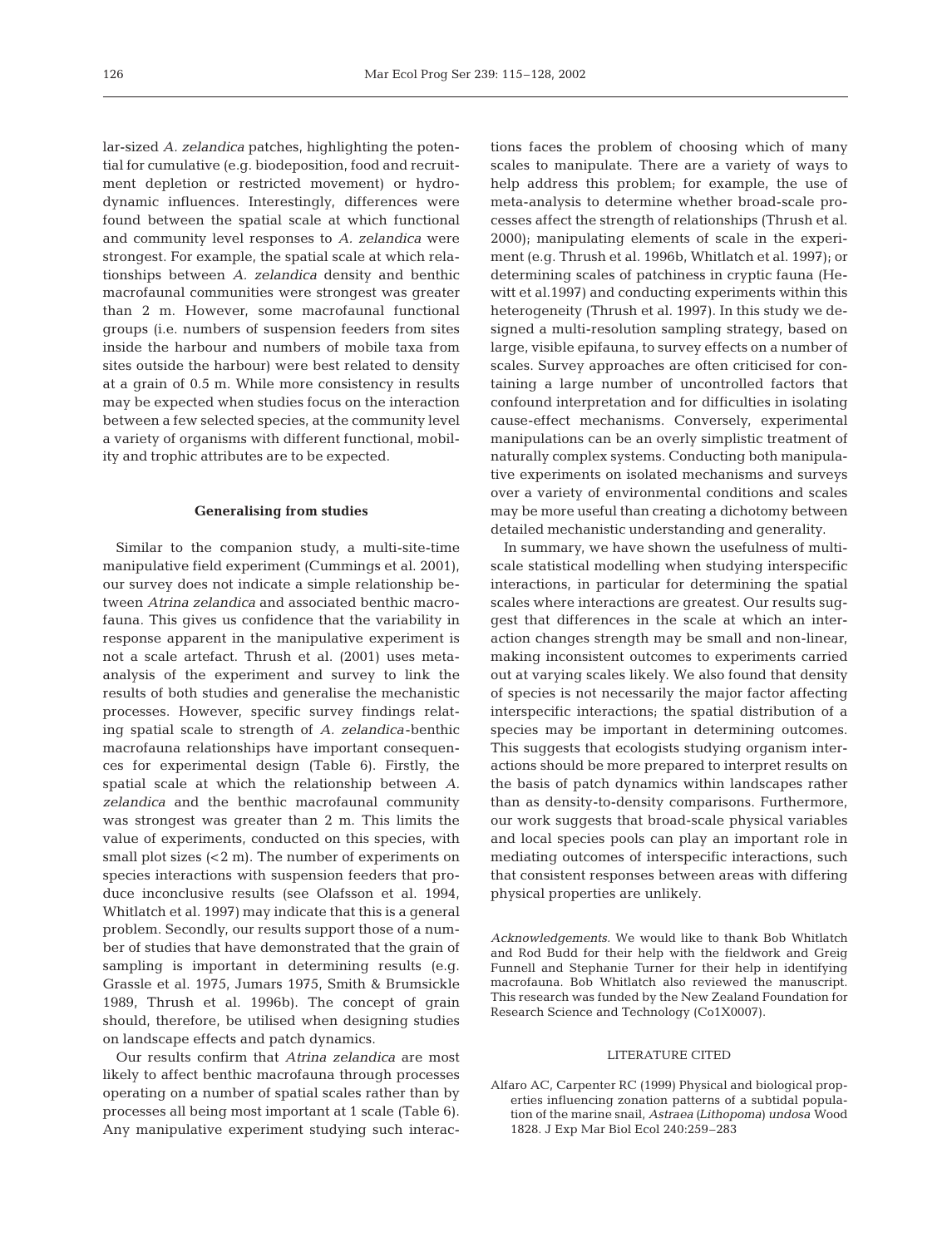- Andre C, Jonsson PR, Lindegarth M (1993) Predation on settling bivalves by benthic suspension feeders: the role of hydrodynamics and behaviour. Mar Ecol Prog Ser 97: 183–192
- Azovsky AI, Chertoprood MV, Kucheruck NV, Rybnikov PV, Sapozhnikov FV (2000) Fractal properties of spatial distribution of intertidal benthic communities. Mar Biol 136: 581–590
- Bell SS, Hall MO, Robbins BD (1995) Towards a landscape approach in seagrass beds: using macroalgae accumulation to address questions of scale. Oecologia 104: 163–168
- Bellehumeur C, Legendre P (1998) Multiscale sources of variation in ecological variables: modelling spatial dispersal, elaborating sampling designs. Landsc Ecol 13:15–25
- Bergin TM, Best LB, Freemark KE, Koehler KJ (2000) Effects of landscape structure on nest predation in roadsides of a Midwestern agroecosystem: a multiscale analysis. Landsc Ecol 15:131–143
- Botto F, Iribarne O (1999) Effects of the burrowing crab *Chasmagnathus granulata* (Dana) on the benthic community of a SW Atlantic coastal lagoon. J Exp Mar Biol Ecol 241: 263–284
- Bowers MA, Dooley JJR (1999) A controlled, hierachical study of habitat fragmentation: responses at the individual, patch and landscape scale. Landsc Ecol 14:381–389
- Clarke KR (1993) Non-parametric multivariate analyses of changes in community structure. Aust J Ecol 18:117–143
- Cohen J (1988) Statistical power analysis for behavioural sciences. Hove & London, Hillsdale, NJ
- Commito JA (1987) Adult-larval interactions: predictions, mussels and cocoons. Estuar Coast Shelf Sci 25:599–606
- Commito JA, Boncavage EM (1989) Suspension-feeders and coexisting infauna: an enhancement counterexample. J Exp Mar Biol Ecol 125:33–42
- Crooks JA, Khim HS (1999) Architectural vs biological effects of a habitat-altering exotic mussel, *Musculista senhousia*. J Exp Mar Biol Ecol 240:53–75
- Crowder LB, Cooper WE (1982) Habitat structural complexity and the interaction between bluegills and their prey. Ecology 63:1802–1813
- Cummings VJ, Thrush SF, Hewitt JE, Turner SJ (1998) The influence of the pinnid bivalve *Atrina zelandica* (Gray) on benthic macroinvertebrate communities in soft-sediment habitats. J Exp Mar Biol Ecol 228:227–240
- Cummings VJ, Thrush SF, Hewitt JE, Funnell GA (2001) The variable effect of a large suspension-feeding bivalve on infauna: experimenting in a complex system. Mar Ecol Prog Ser 209:159–175
- Dayton PK (1971) Competition, disturbance and community organisation: the provision and subsequent utilization of space in a rocky intertidal community. Ecol Monogr 41: 351–389
- Dayton PK (1972) Toward an understanding of community resilience and the potential effects of enrichment to the benthos at McMurdo Sound, Antarctica. In: Parker BC (ed) Proc Coll Conservation Problems in Antarctica. Allen Press, Lawrence, KS, p 81–95
- Dayton PK (1994) Community landscape: scale and stability in hard bottom marine communities. In: Hildrew AG, Giller PS, Raffaelli D (eds) Aquatic ecology: scale, pattern and processes. Blackwell Scientific, Oxford, p 289–332
- Dayton PK, Tegner MJ (1984) The importance of scale in community ecology: a kelp forest example with terrestrial analogs. In: Price PW, Slobodchikoff CN, Gaud WS (eds) A new ecology: novel approaches to interactive systems. John Wiley & Sons, New York, p 457–483
- Dayton PK, Tegner MJ, Edwards PB, Riser KL (1999) Temporal and spatial scales of kelp demography: the role of oceanographic climate. Ecol Monogr 69:219–250
- Ertman SC, Jumars PA (1988) Effects of bivalve siphonal currents on the settlement of inert particles and larvae. J Mar Res 46:797–813
- Fortin MJ, Drapeau P, Legendre P (1989) Spatial autocorrelation and sampling design in plant ecology. Vegetatio 83: 209–222
- Giller PS, Hildrew AG, Raffaelli D (1994) Aquatic ecology: scale, pattern and process. Blackwell Scientific, Oxford
- Grassle JF, Sanders HL, Hessler RR, Rowe GT, McLellan T (1975) Pattern and zonation: a study of the bathyal megafauna using the research submersible Alvin. Deep-Sea Res 22:457–481
- Green MO, Hewitt JE, Thrush SF (1998) Seabed drag coefficient over natural beds of horse mussels (*Atrina zelandica*). J Mar Res 56:613–637
- Gurevitch J, Hedges LV (1993) Meta-analysis: combining the results of independent experiments. In: Scheiner SM, Gurevitch J (eds) Design and analysis of ecological experiments. Chapman & Hall, New York, p 378–398
- Hall SJ, Raffaelli D, Turrell WR (1990) Predator-caging experiments in marine systems: a reexamination of their value. Am Nat 136:657–672
- Herman PMJ, Middelburg JJ, VandeKoppel J, Heip CHR (1999) Ecology of estuarine macrobenthos. Adv Ecol Res 29:195–231
- Hewitt JE, Legendre P, McArdle BH, Thrush SF, Bellhumeur C, Lawrie SM (1997) Identifying relationships between adult and juvenile bivalves at different spatial scales. J Exp Mar Biol Ecol 216:77–98
- Hewitt JE, Thrush SF, Cummings VJ, Turner SJ (1998) The effect of changing sampling scales on our ability to detect effects of large-scale processes on communities. J Exp Mar Biol Ecol 227:251–264
- Horne JK, Schneider DC (1994) Lack of spatial coherence of predators with prey: a bioenergetic explanation for Atlantic cod feeding on capelin. J Fish Biol 45:191–207
- Jones CG, Lawton JH, Shachak M (1994) Organisms as ecosystem engineers. Oikos 69:373–386
- Jumars PA (1975) Environmental grain and polychaete species' diversity in a bathyal benthic community. Mar Biol 34:253–266
- Keddy PA (1991) Working with heterogeneity: an operators's guide to environmental gradients. In: Kolasa J, Pickett STA (eds) Ecological heterogeneity. Springer-Verlag, New York, p 181–201
- King AW (1991) Translating models across scales in the landscape. In: Turner MG, Gardner RH (eds) Quantative methods in landscape ecology. Springer-Verlag, New York, p 479–518
- Lawton JH, Jones CG (1995) Linking species and ecosystems: organisms as ecosystem engineers. In: Jones CG, Lawton JH (eds) Linking species and ecosystems. Chapman & Hall, New York, p 141–150
- Lee SY, Kneib RT (1994) Effects of biogenic structure on prey consumption by the xanthid crabs *Eurytium limosum* and *Panopeus herbstii* in a salt marsh. Mar Ecol Prog Ser 104: 39–47
- Legendre P, Legendre L (1998) Numerical ecology. Elsevier Science BV, Amsterdam
- Lobo AL, Moloney K, Chic O, Chiariello N (1998) Analysis of fine-scale spatial pattern of a grassland from remotelysensed imagery and field collected data. Landsc Ecol 13: 111–131
- Luckenbach MW (1984) Settlement and early post-settlement